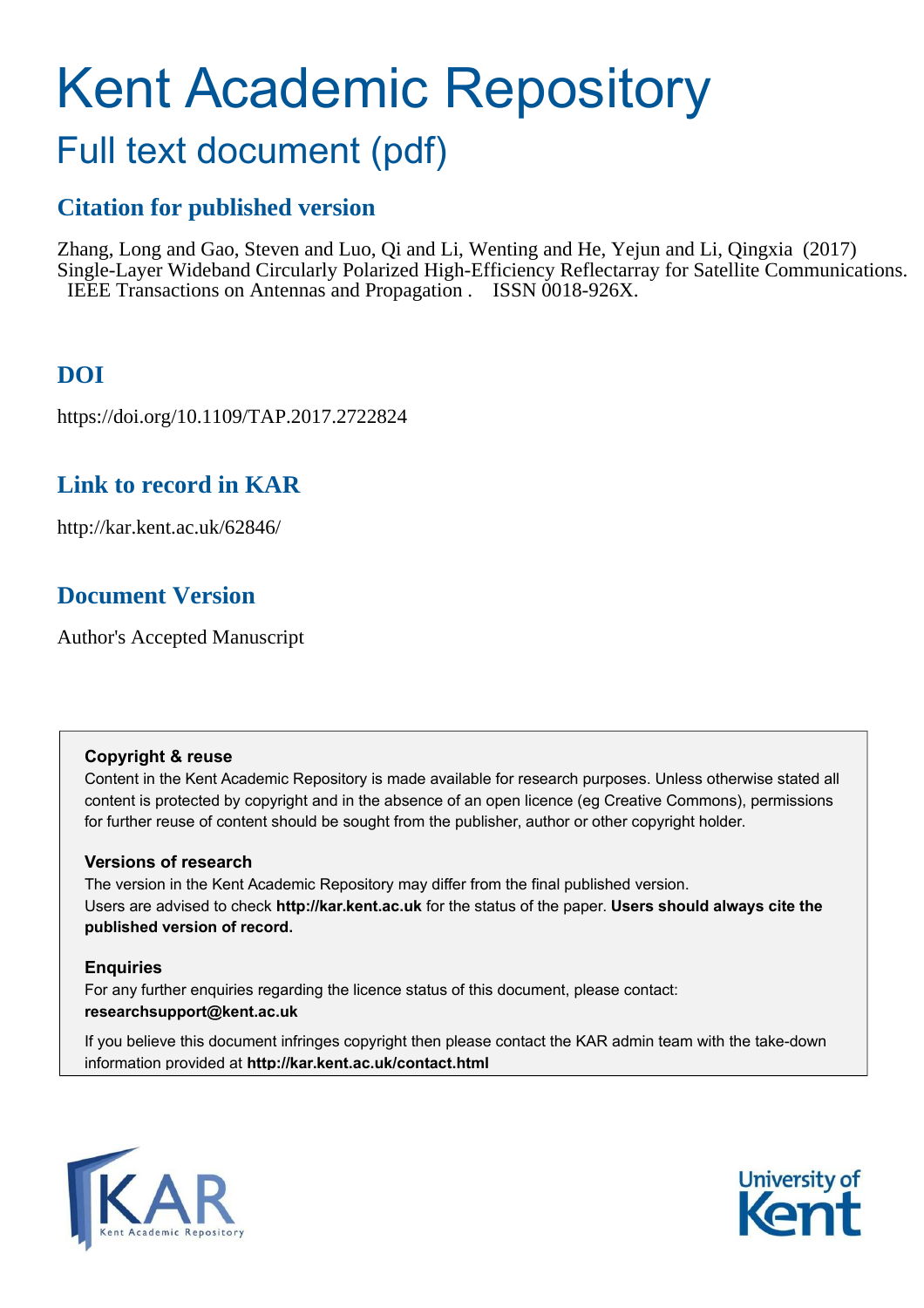# Single-Layer Wideband Circularly Polarized High-Efficiency Reflectarray for Satellite Communications

Long Zhang, Steven Gao, Senior Member, IEEE, Qi Luo, Member, IEEE, Wenting Li, and Qingxia Li, Member, IEEE

**Abstract—This paper presents a single-layer circularly polarized (CP) reflectarray which achieves large bandwidth in terms of axial ratio (AR), gain, aperture efficiency and radiation pattern simultaneously. By using a novel wideband S-shaped phasing element, an offset-fed reflectarray with 20o offset beam is designed based on the element angular rotation method. Theoretical analysis is given to analyze the effect of angular rotated elements on the performance of the reflectarray, which indicates that the AR bandwidth of the reflectarray can exceed the AR bandwidth of the feed horn. Besides, the effect of the differential spatial phase delay on the bandwidth of the proposed reflectarray is analyzed quantitatively. To verify these concepts, a 180mm×180mm prototype with 15×15 elements is fabricated and measured. The measured results confirm that the proposed reflectarray can achieve a 68.5% 3dB AR bandwidth and a 47.8% 3dB gain bandwidth. Moreover, the aperture efficiency is larger than 50% in a 33% bandwidth and larger than 30% in a 64% bandwidth.** 

**Index Terms—Circular polarization, wideband array, element rotation method, reflectarray,** 

#### I. INTRODUCTION

RINTED reflectarrays combine the advantages of parabolic **PRINTED** reflectarrays combine the advantages of parabolic antennas and planar phased arrays, which receive increasing interest in designing high-gain antennas. Generally, reflectarrays consist of radiating elements with preadjusted phases and an illuminating feed antenna to form a planar phase front in the farfield [\[1\]](#page-7-0). Although they have many advantages, such as the significantly simplified feeding system, versatile beams, flat structure and low manufacturing cost, one major drawback of reflectarrays is their narrow bandwidth.

The narrow bandwidth of reflectarrays is mainly caused by two factors: the inherent narrow bandwidth of microstrip elements and the differential spatial phase delay caused by different path lengths from the feed to each element [\[2\]](#page-7-1). To improve the bandwidth of reflectarrays, several approaches were adopted, such as using stacked patches [\[3\]](#page-8-0), subwavelength element [\[4\]](#page-8-1), dual-frequency phase synthesis [\[5\]](#page-8-2) and true time delay technique [\[6\]](#page-8-3).

On the other hand, designing circularly polarized (CP) reflectarray is necessary for some applications since the CP arrays possess the advantages of mitigation of multi-path fading, immunity of "Faraday rotation" and the reduction of polarization mismatching [\[7\]](#page-8-4). Two different ways have been introduced to design a CP reflectarray. The first one is using a linearly polarized (LP) feed to illuminate an aperture which is able to transform the incident LP wave to CP reflected wave and form a cophasal beam in the far-field simultaneously [\[8,](#page-8-5) [9\]](#page-8-6). Another method to design a CP reflectarray is utilizing a CP feed as a primary source and the reflecting surface can reflect the incident CP wave directly and yields a planar phase front in the far-field. Various designs based on this approach were proposed, including using angular rotation elements [\[10,](#page-8-7) [11\]](#page-8-8), variable sized elements [\[12\]](#page-8-9) and elements with variable-length phase delay lines [\[13\]](#page-8-10).

<span id="page-1-1"></span>Considering that it is more difficult to design elements with wideband CP reflection performance and wideband CP feeds, the bandwidth enhancement of CP reflectarrays is thus more challenging than LP reflectarrays. To meet frequency coverage requirement, designing dual-frequency CP reflectarrays is attractive to some applications [\[14,](#page-8-11) [15\]](#page-8-12). However, for applications such as high data rate satellite communications, it is highly desirable to achieve CP reflectarrays with broad bandwidth [\[16\]](#page-8-13). Different approaches were utilized to improve the bandwidth of CP reflectarrays [\[9,](#page-8-6) [17-20\]](#page-8-14). Through using rectangular-patch phasing element with subwavelength grid spacing, a 17% 1-dB gain bandwidth and 11% 3-dB axial ratio (AR) bandwidth was obtained [\[17\]](#page-8-14). The bandwidth of CP reflectarray was further improved by using a dual-layer Tshaped phasing element, with a 1-dB gain bandwidth of 20% and 3-dB AR bandwidth of 28% [\[18\]](#page-8-15). Since the elements used in [\[17,](#page-8-14) [18\]](#page-8-15) are resonant type, the CP reflectarray using these resonant phasing elements demonstrates a typically smaller than 30% bandwidth. Multi-resonance phasing elements such as the Jerusalem cross and open loop combined subwavelength element [\[9\]](#page-8-6) and the dual-ring element [\[19\]](#page-8-16) based CP reflectarrays achieved more than 30% 3-dB AR bandwidth. Another way to realize wide bandwidth of CP reflectarrays is

Manuscript received December XX, 2016.

<span id="page-1-0"></span>L. Zhang, S. Gao, Q. Luo and W. Li are with the School of Engineering an d Digital Arts, University of Kent, Canterbury CT2 7NT, UK. (emails: lz76@ kent.ac.uk; s.gao@kent.ac.uk).

Q. Li is with the School of Electronic Information and Communications, Huazhong University of Science and Technology, Wuhan 430074, China.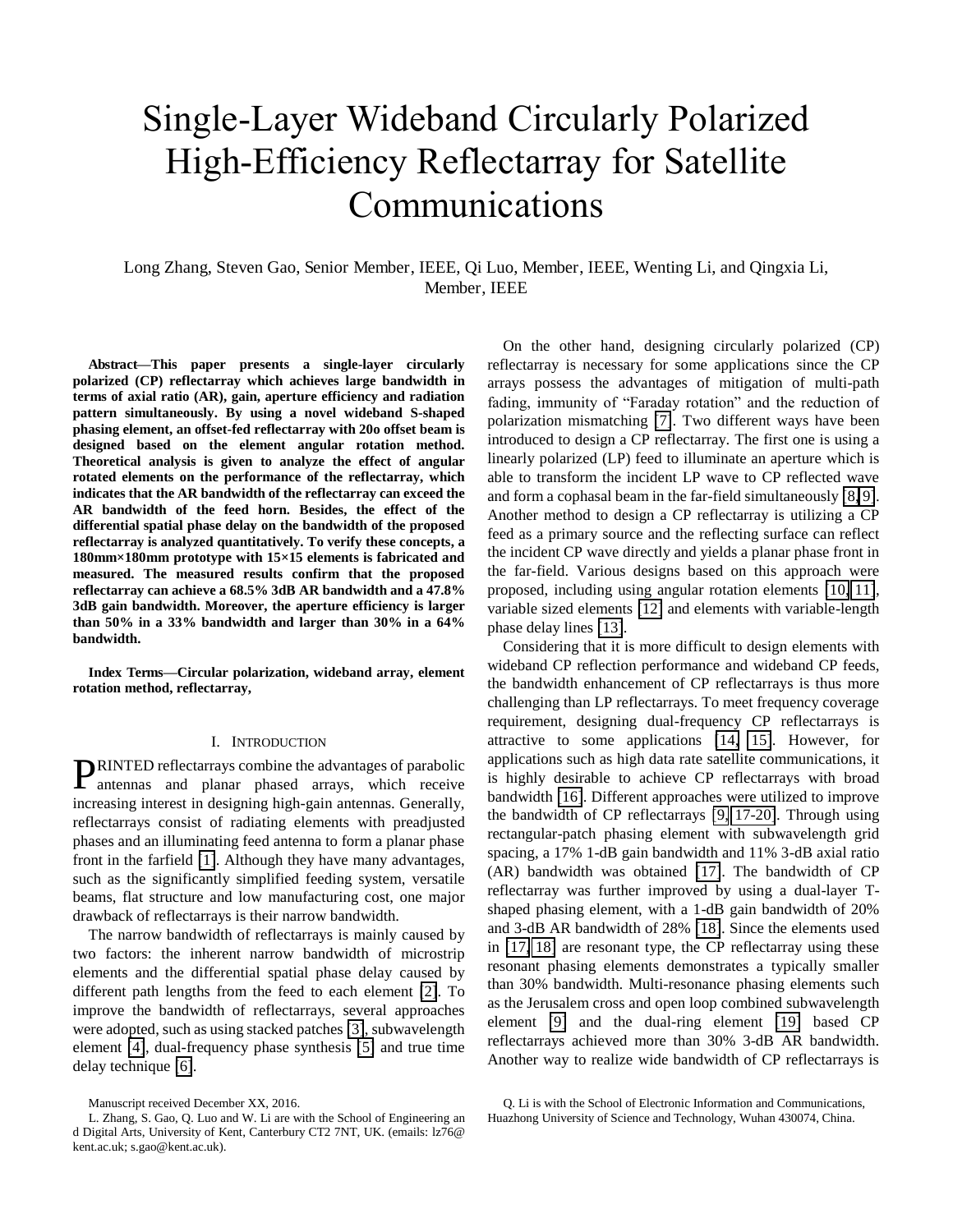using spatial time-delay units (TDUs) [\[20\]](#page-8-17). Although the CP reflectarray using TDUs achieved 40% 3-dB gain bandwidth and 3-dB AR bandwidth, the aperture efficiency was just around 40% and the multi-layer structure increased the fabrication complexity.

In this paper, a novel S-shaped phasing element which achieves smaller than -15dB cross polarization (cross-pol) reflection in a 2:1 bandwidth is proposed. Based on this novel broadband element, a single-layer CP reflectarray using angular rotating elements is designed, fabricated and measured. The measured results indicate that the proposed single-layer reflectarray achieves a 68.5% 3dB AR bandwidth and a 47.8% 3dB gain bandwidth. Moreover, the aperture efficiency (AE) is larger than 50% in a 33% bandwidth and larger than 30% in a 64% bandwidth. To the best knowledge of the authors, it is the widest single-layer CP reflectarray developed up to now in terms of 3-dB AR bandwidth and larger than 50% AE bandwidth.

<span id="page-2-0"></span>The paper is organized as follows: Section II introduces the design of the novel S-shaped element; Section III presents the design and analysis of the proposed CP reflectarray; Section IV presents the simulation and measurement results and comparisons with other reported wideband CP reflectarrays. The conclusion is given in Section V.

#### II. S-SHAPED REFLECTARRAY ELEMENT

Various antenna elements have been designed and deployed in CP reflectarrays, such as the patches, stacked patches, crossed dipoles and their derivatives, split rings and the combination of several types of these elements. Generally, all these reported elements demonstrate a bandwidth less than 50%. In this section, a novel S-shaped element is presented and analyzed, which can achieve a bandwidth over 66%.

#### A. Element Geometry

The geometry of the proposed S-shaped element is shown in [Fig. 1.](#page-1-0)



<span id="page-2-1"></span>Fig. 1. Geometry of the proposed element: (a) top view, (b) side view, (c) single arm.

As shown in [Fig. 1](#page-1-0) (a) and (b), the proposed element is printed on the bottom layer of a Rogers RO4003C substrate with relative dielectric constant of 3.55, dissipation factor of 0.0027 and a thickness of t. A ground plane is placed below the substrate with a height of h. The size of the ground plane and the unit cell are  $L_1 \times L_1$ . The S-shaped element is composed of two single arms with the same size shown in [Fig. 1](#page-1-0) (c). It can be seen from [Fig. 1 \(](#page-1-0)c) that each arm is obtained by subtracting a smaller sized ellipse with a rotating angle  $\alpha$  from a larger sized ellipse. To form a square S-shaped element, the major radius of the bigger ellipse  $R_1$  is two times as large as the minor radius.

The proposed element is a further study from the antenna presented in [\[21\]](#page-8-18), where an inverted S-shaped antenna with wideband CP radiation was presented. The proposed phasing element has a more compact size  $(0.32\lambda \times 0.32\lambda)$  than the antenna presented in [21] (0.99 $\lambda \times 0.42\lambda$ ). The size reduction is realized by choosing bigger rotating angle  $\alpha$  and bigger  $R_1/R_2$ ratio, which gives longer travelling-wave current path and the utilization of sub-wavelength technique. Although the size of the presented element is greatly reduced, the CP bandwidth is largely improved by 58.8% (from 42% in [21] to 66.7%). Furthermore, the proposed element can be placed in a square lattice while the antenna in [21] is only able to be placed in a rectangular lattice. The square-sized element is more advantageous to planar arrays because the rectangular-sized antenna has different electrical length along x-axis and y-axis direction, which results in uneven characteristics such as different beamwidth and AR beamwidth in the two orthogonal directions. On the contrary, the proposed element can provide relatively symmetry performance along x-axis and y-axis direction, which brings more equal mutual coupling between each elements in the two directions and thus facilitates the design and improves the performance of the reflectarray.

<span id="page-2-2"></span>The detailed geometry dimensions of the proposed element are shown in [Table I.](#page-1-1)

| <b>TABLE</b> I            |       |           |              |     |            |  |  |  |  |
|---------------------------|-------|-----------|--------------|-----|------------|--|--|--|--|
| <b>ELEMENT DIMENSIONS</b> |       |           |              |     |            |  |  |  |  |
|                           |       | ĸ٥        | α            |     |            |  |  |  |  |
| $12 \text{mm}$            | 4.6mm | $3.45$ mm | $30^{\circ}$ | 4mm | $0.508$ mm |  |  |  |  |

#### B. Element Performance

As the electrical length of the proposed element is mainly determined by geometry parameters  $R_1$ ,  $R_2$  and rotating angle  $\alpha$ , the impact of these parameters to the element's performance needs to be investigated. For a brief investigation, the ratio  $R_2/R_1=0.75$  and the rotating angle  $\alpha$  is kept unchanged while only  $R_1$  is varied.

The evaluation of the element performance is conducted by using a periodic boundary and a Floquet port excitation in HFSS. The incident field is set to be right-hand circularly polarized (RHCP). [Fig. 2](#page-2-0) shows the magnitudes of reflected RHCP field (co-pol component) and left-hand circularly polarized (LHCP) field (cross-pol component) with different R<sub>1</sub>. As shown, the available bandwidth ( $|\Gamma_{cross-pol}| \leq -15dB$ ) of the element increases with larger  $R_1$ . As the ratio  $R_2/R_1$  is kept unchanged, this phenomenon can be explained that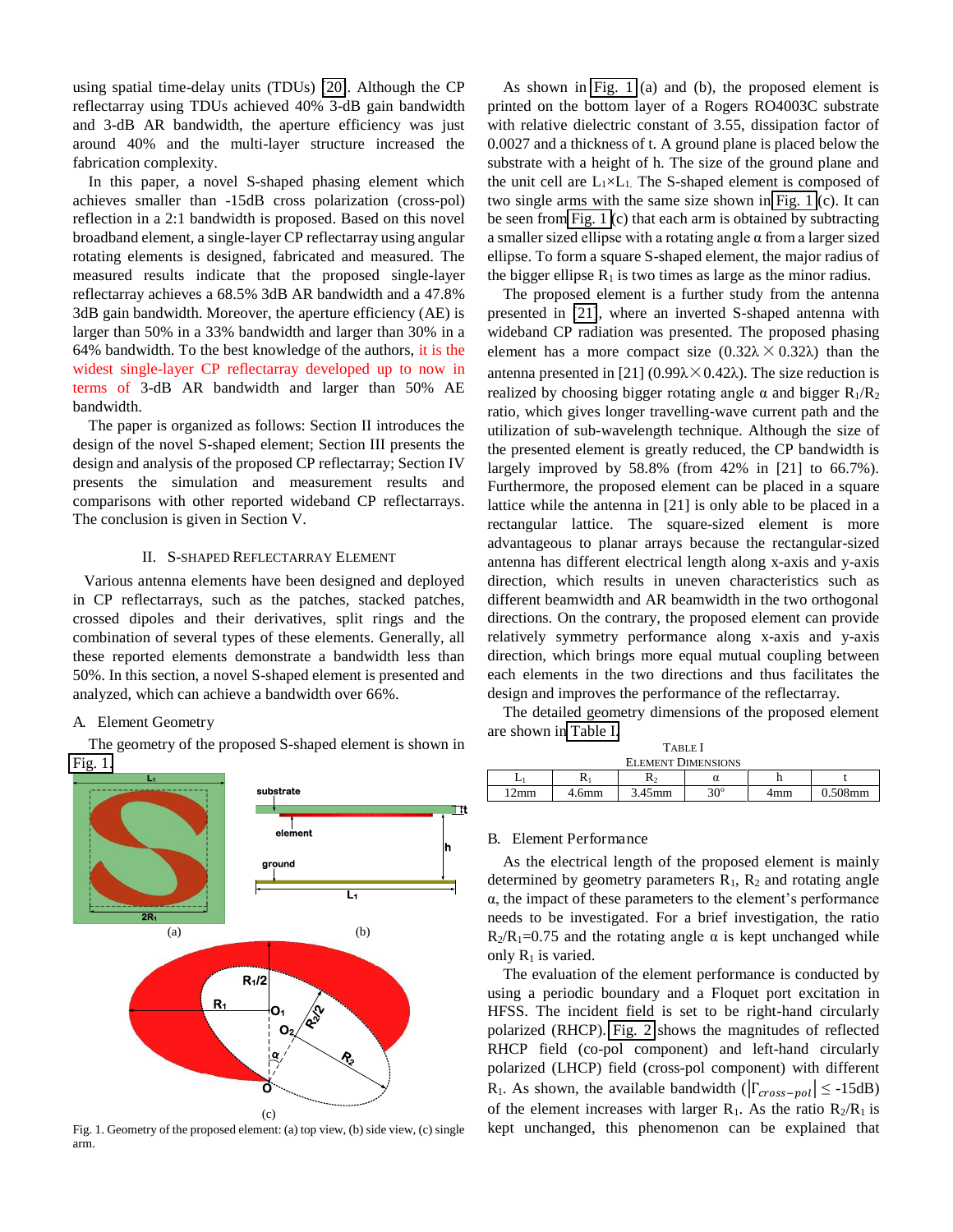increasing  $R_1$  brings longer electrical length and pushes the lowest-frequency resonance to lower frequency while has little influence on higher-frequency resonance.



Fig. 2. The magnitude of the reflected field with different  $R_1$ .

As shown in [Fig. 2,](#page-2-0) the element can provide a bandwidth of 2:1 (7GHz to 14GHz) within which the reflected LHCP component is smaller than -15dB ( $|\Gamma_{cross-pol}| \leq$  -15dB) when R<sub>1</sub> is 4.7mm. Notice that  $|\Gamma_{cross-pol}|^2 + |\Gamma_{co-pol}|^2 \approx 1$  (the approximation rises from dielectric and conductor losses), thus  $|\Gamma_{cross-pol}| \leq -15dB$  makes  $|\Gamma_{co-pol}| \geq -0.2dB$  which indicates that the element has low-level cross-pol field reflection while keep the co-pol component nearly non-degraded. To acquire lower cross-pol component reflection and adequate bandwidth simultaneously,  $R_1$  is chosen to be 4.6mm. In this case, the available bandwidth is from 7.3GHz to 14GHz and  $|\Gamma_{cross-pol}|$ ≤ -22dB,  $|\Gamma_{co-pol}|$  ≥ -0.08dB from 7.6GHz to 13.5GHz.

<span id="page-3-0"></span>The element rotating method is used to provide the desired phases for each element. It is indicated that the angular rotation angle  $\nu$  of a CP element results in a 2 $\nu$  phase variation of the reflected co-pol field [\[10,](#page-8-7) [22\]](#page-8-19). By choosing the required angular rotation angle of each element, a cophasal beam can be realized in the far-field. [Fig. 3](#page-2-1) shows the phase difference of the reflected co-pol field under different element rotation angle. As shown, the element achieves a rather linear phase response to the element rotation angle  $\psi$  in a 2:1 frequency range. The phase error (actual phase difference compared with  $2\psi$ ) is smaller than 10<sup>o</sup> within the bandwidth.



<span id="page-3-1"></span>Fig. 3. The phase difference of the reflected co-pol field with different element rotation angle.

The reflection magnitudes of the co-pol and cross-pol components with different rotation angle  $\psi$  are shown in [Fig. 4.](#page-2-2) As shown, the proposed element maintains low cross-pol and good co-pol reflection in a nearly 2:1 bandwidth frequency range under all rotation angles. It is worthy pointing out that the proposed element exhibits the same reflection magnitude performance with the reflected LHCP field as co-pol component when the incident field changes to LHCP. In this case, the reflected phase variation of the co-pol field introduced by the element rotation angle  $\psi$  is -2 $\psi$ , which is different to the situation of RHCP incident field.



Fig. 4. The magnitude of the reflected field with different rotation angle.

#### III. REFLECTARRAY DESIGN AND ANALYSIS

In this section, the array configuration and the element phase distribution over the aperture are given at first. Then, the performance of the proposed reflectarray is analyzed theoretically and the conclusions are verified by using different feed horns. Finally, the effect of the differential spatial phase delay on the bandwidth of the proposed reflectarray is analyzed.

#### A. Array Configuration

The configuration of the proposed reflectarray is shown in [Fig. 5.](#page-3-0) As shown, the reflectarray consists of  $225$  ( $15\times15$ ) Sshaped elements, each with different rotation angle to provide required phase delay. The reflectarray is designed to be fed by a wideband dual-CP horn with an offset of 20° to the Z-axis. The offset configuration is mainly to minimize the blockage of the feed. It is indicated in [\[23\]](#page-8-20) that an offset feed causes main beam scan with frequency due to a change in phase taper across the reflectarray with a change in frequency. This beam squint phenomenon can be minimized if the angle of the main beam is chosen to be close to the natural specular reflection angle. To eliminate the beam squint, the main beam direction is designed to  $\theta = -20^{\circ}$ . The f/D ratio is chosen to be 0.97.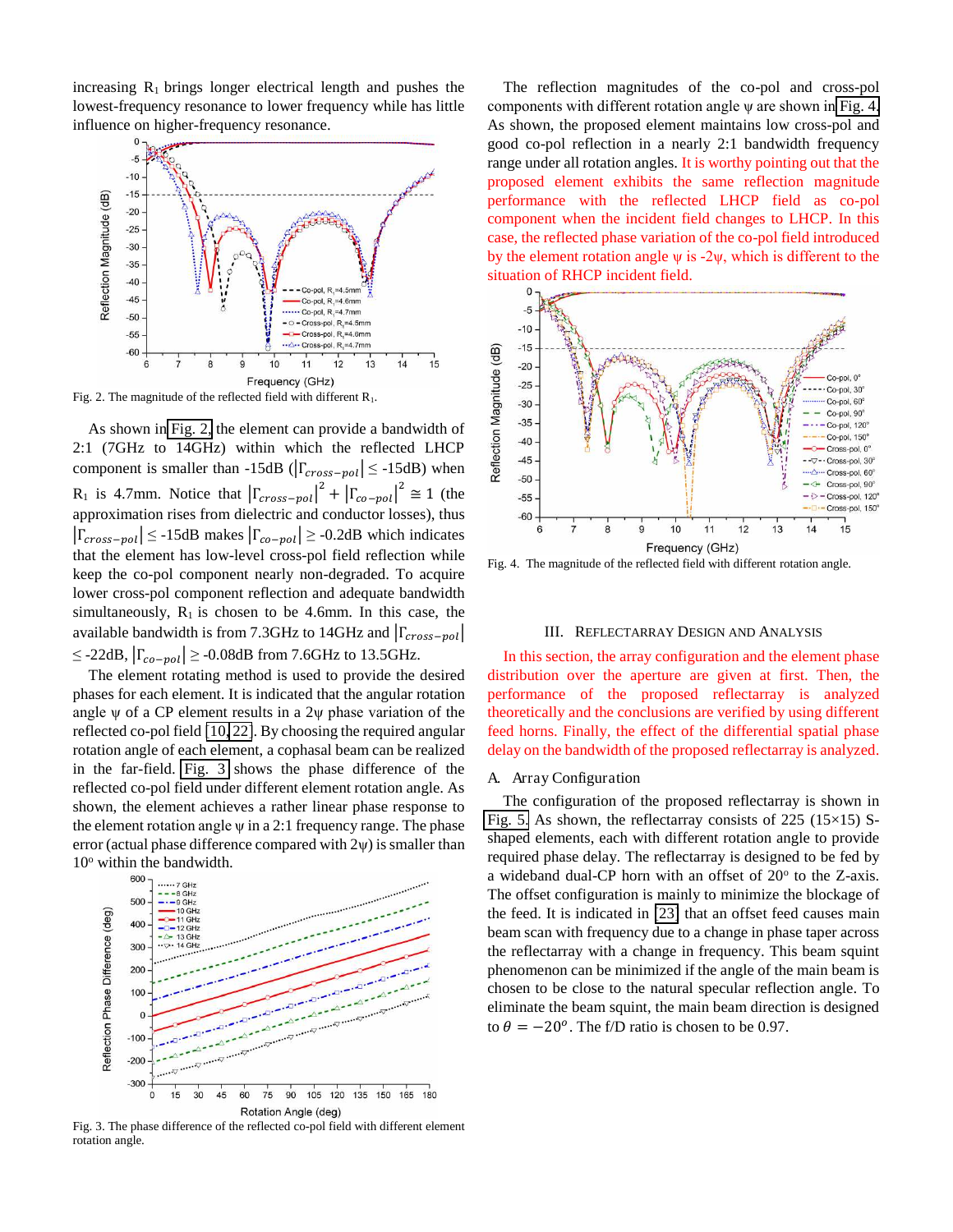

Fig. 5. Configuration of the proposed reflectarray: (a) side view, (b) top view of reflecting aperture.

The compensated phase distribution of each S-shaped element is shown in [Fig. 6](#page-3-1). As the element rotation angle  $\psi$ results in a  $2\nu$  phase variation of the reflected co-pol field, the compensated phase distribution in [Fig. 6](#page-3-1) can directly map into [Fig. 5](#page-3-0) (b).



Fig. 6. Compensated phase distribution for each element.

B. Analysis of Array Performance Using Angular Rotated Elements

It is implicit that the cross-pol of a reflectarray using element rotating method is degraded in the main beam region and thus the AR performance can be enhanced [\[10\]](#page-8-7). However, this phenomenon is not discussed in details in [\[10\]](#page-8-7). Besides, the reflectarray proposed in [\[10\]](#page-8-7) is a narrow-band array, it is important to investigate whether this phenomenon still exists in a wideband reflectarray.

When a two-dimensional planar array with  $15\times15$  elements is non-uniformly illuminated by a horn at  $r_f$ , as shown in Fig. 5 (a), the reradiated field from the array in an arbitrary direction  $\vec{u}$  can be represented by

$$
E(\vec{u}) = \sum_{m=1}^{15} \sum_{n=1}^{15} F(\overrightarrow{r_{mn}} \cdot \overrightarrow{r_f}) A(\overrightarrow{r_{mn}} \cdot \overrightarrow{u_0}) A(\vec{u} \cdot \overrightarrow{u_0})
$$
  
.  $e^{-jk_0(|\overrightarrow{r_{mn}} - \overrightarrow{r_f}| + \overrightarrow{r_{mn}} \cdot \overrightarrow{u})} \cdot e^{j\phi_{mn}}$  (1)

where  $F$  is the pattern function of the feed horn,  $\vec{A}$  is the pattern function of the S-shaped element,  $\overrightarrow{r_{mn}}$  is the position vector of the *mn*th element,  $\overrightarrow{u_0}$  is the desired main beam direction and  $\phi_{mn}$  is the required phase delay of the *mn*th element [\[10,](#page-8-7) [24\]](#page-8-21).

Considering an incident wave radiated by the feed horn propagating in the  $-Z$  direction, as shown in [Fig. 5](#page-3-0) (a)  $E^{inc} = F_{RH}(E_x - jE_y)e^{jk_0z}e^{j\omega t} + F_{LH}(E_x + jE_y)e^{jk_0z}e^{j\omega t}$ (2)

The former part represents the RHCP component of the radiated field from the horn with a magnitude of  $F_{RH}$ , the second part is the LHCP component with a magnitude of  $F_{LH}$ .

<span id="page-4-0"></span>Denoting the physical counter-clockwise rotation angle of the *mn*th element by  $\psi_{mn}$ , the reflected RHCP field by the  $m$ nth S-shaped element can be written in the form

$$
\vec{E}_{RHCP}^{refl} = \left| \Gamma_{co-pol} \right| \cdot F_{RH} (\overrightarrow{E_x} + j\overrightarrow{E_y}) e^{-jk_0 z} e^{j\omega t} \cdot e^{-2j\psi_{mn}} + \left| \Gamma_{cross-pol} \right| \cdot F_{LH} (\overrightarrow{E_x} + j\overrightarrow{E_y}) e^{-jk_0 z} e^{j\omega t}
$$
\n(3)

The first part represents the reflected RHCP field from the incident RHCP component of the feed horn, and thus a counterclockwise rotation angle  $\psi_{mn}$  of the element brings a  $-2\psi_{mn}$ phase variation to the reflected co-pol field. The second part denotes the reflected RHCP field from the incident LHCP component of the feed horn, and no additional phase variation is introduced upon reflection [\[10\]](#page-8-7).

Similarly, the reflected LHCP field by the mnth S-shaped element with rotation angle of  $\psi_{mn}$  can be represented by

$$
\vec{E}_{LHCP}^{refl} = |\Gamma_{co-pol}| \cdot F_{LH} (\vec{E_x} - j\vec{E_y}) e^{-jk_0 z} e^{j\omega t} \cdot e^{2j\psi_{mn}} + |\Gamma_{cross-pol}| \cdot F_{RH} (\vec{E_x} - j\vec{E_y}) e^{-jk_0 z} e^{j\omega t}
$$
(4)

It is worth pointing out that  $|\Gamma_{cross-pol}|$  used in (3) and (4) is of the same value due to reciprocity and thus is denoted by the same expression. Considering that for a RHCP incident wave, the reflected co-pol component is RHCP field while for a LHCP incident wave, the reflected co-pol component is LHCP field, the magnitudes of the reflection coefficient  $|\Gamma_{co-pol}|$  are the same in these two cases. However, the phases of the reflection coefficient  $\angle \Gamma_{co-pol}$  in these two cases differ in signs, i.e.  $\angle \Gamma_{co-pol} = -2\psi_{mn}$  for a RHCP incident wave while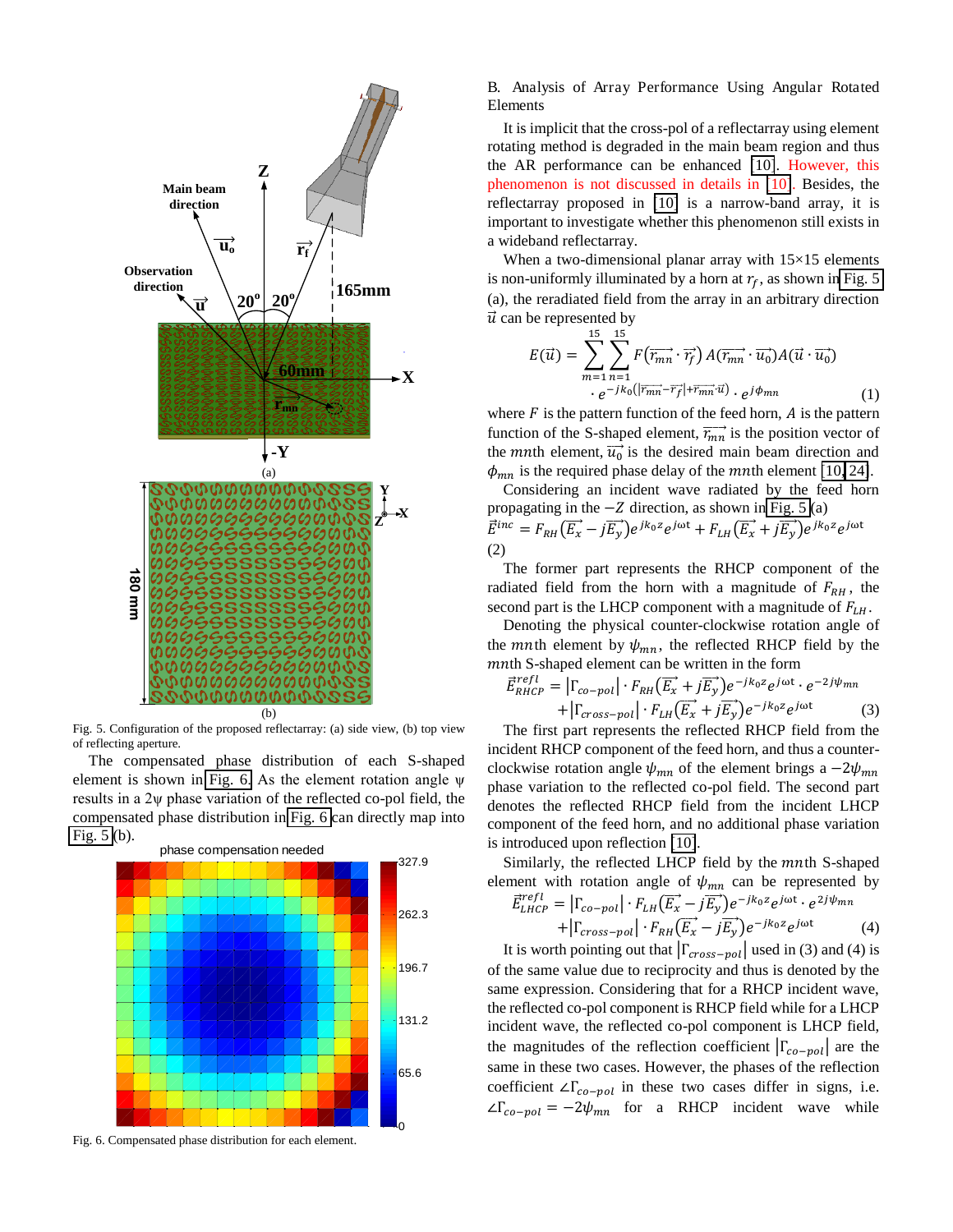$\Delta \Gamma_{co-pol} = 2\psi_{mn}$  for a LHCP incident wave when the element is counter-clockwise rotated by an angle of  $\psi_{mn}$ .

From equation (1), the condition for the aperture distribution to be cophasal in the desired direction  $\overrightarrow{u_0}$  is

 $\phi_{mn} - k_0 \left( \left| \overrightarrow{r_{mn}} - \overrightarrow{r_f} \right| + \overrightarrow{r_{mn}} \cdot \overrightarrow{u_0} \right) = 2k\pi, k = 0, 1, 2 \cdots (5)$ Here, the reflectarray is designed to radiate RHCP wave as its co-pol component. Thus, the co-pol component phase delay of the *mn*th element with a counter-clockwise rotation angle  $\psi_{mn}$  under RHCP incident wave satisfies

$$
-2\psi_{mn} - k_0\left(\left|\overrightarrow{r_{mn}} - \overrightarrow{r_f}\right| + \overrightarrow{r_{mn}} \cdot \overrightarrow{u_0}\right) = 2k\pi, k = 0, 1, 2 \cdots (6)
$$
  
Subsisting (3) and (6) into (1), the reradiated RHCP field in

the desired direction  $\overrightarrow{u_0}$  can be represented by

$$
E_{RHCP}(\overrightarrow{u_0}) = \sum_{m=1}^{15} \sum_{n=1}^{15} A(\overrightarrow{r_{mn}} \cdot \overrightarrow{u_0}) \{ | \Gamma_{co-pol} | \cdot F_{RHCP}(\overrightarrow{r_{mn}} \cdot \overrightarrow{r_f})
$$

$$
\cdot e^{j2k\pi} + \left| \Gamma_{cross-pol} \right| \cdot F_{LHCP}(\overrightarrow{r_{mn}} \cdot \overrightarrow{r_f}) \cdot e^{j2k\pi} e^{j2\psi_{mn}} \} (7)
$$

<span id="page-5-0"></span>Where  $F_{R H C P}$  and  $F_{L H C P}$  denote the pattern function of the feed horn in RHCP and LHCP, respectively. As aforementioned, the co-pol component phase delay of the  $mn$ th element under LHCP incident wave is  $2\psi_{mn}$ . Therefore, the re-radiated LHCP field in the desired direction  $\overrightarrow{u_0}$  can be written as

$$
E_{LHCP}(\overrightarrow{u_0}) = \sum_{m=1}^{15} \sum_{n=1}^{15} A(\overrightarrow{r_{mn}} \cdot \overrightarrow{u_0}) \{ \left| \Gamma_{co-pol} \right| \cdot F_{LHCP}(\overrightarrow{r_{mn}} \cdot \overrightarrow{r_f})
$$
  
·  $e^{j2k\pi} e^{j4\psi_{mn}} + \left| \Gamma_{cross-pol} \right| F_{RHCP}(\overrightarrow{r_{mn}} \cdot \overrightarrow{r_f}) e^{j2k\pi} e^{j2\psi_{mn}} \} (8)$ 

For most of the elements,  $\psi_{mn} \neq n\pi$ , and it is evident that

$$
\left| \sum_{m=1}^{15} \sum_{n=1}^{15} e^{j2\psi_{mn}} e^{j2k\pi} \right| \ll \left| \sum_{m=1}^{15} \sum_{n=1}^{15} e^{j2k\pi} \right|
$$
  

$$
\left| \sum_{m=1}^{15} \sum_{n=1}^{15} e^{j4\psi_{mn}} e^{j2k\pi} \right| \ll \left| \sum_{m=1}^{15} \sum_{n=1}^{15} e^{j2k\pi} \right| \tag{9}
$$

Since  $|F_{RHCP}(\overrightarrow{r_{mn}} \cdot \overrightarrow{r_f})| > |F_{LHCP}(\overrightarrow{r_{mn}} \cdot \overrightarrow{r_f})|$  in the main beam region when the feed horn is RHCP and  $|\Gamma_{co-pol}| >$  $|\Gamma_{cross-pol}|$  across the element's bandwidth, it can be concluded from equations (7)-(9) that

1) To design a RHCP reflectarray with good performance in terms of antenna gain, the CP purity of the feed should be high, i.e. the AR of the feed should be rather small. Otherwise, the incident LHCP field from the feed horn vanishes according to equations (7) and (8) since the reflection of the LHCP field does not superposes in-phase, which wastes the incident LHCP power from the feed and results in a low gain and poor AE. Meanwhile, the reflected cross-pol component of the element should also be low to keep the reflection of the incident RHCP field superposed in-phase. If  $|\Gamma_{cross-pol}|$  is large, one part of the reflected field  $\left|\Gamma_{cross-pol}\right| F_{RHCP}(\overrightarrow{r_{mn}} \cdot \overrightarrow{r_f}) e^{j2k\pi} e^{j2\psi_{mn}}$  which does not superposes in-phase in the far-field, consumes the incident RHCP power substantially and also results in a decreased gain.

<span id="page-5-1"></span>2) It is possible to get an enhanced AR from the reflectarray even with a feed which has a large AR. Particularly considering a linearly polarized (LP) feed, the incident RHCP and LHCP power upon the aperture is the same. From equation (7), the reflected RHCP field can be greatly improved if  $|\Gamma_{co-pol}|$  is close to 1. Under the same condition, the reflected LHCP field is not superposed in-phase and thus is much smaller than the reflected RHCP field according to equation (8). Subsequently, the AR of the reflectarray is improved compared with the feed.

However, the gain and AE of the reflectarray is reduced in this case since the incident LHCP power contributes little to the total gain as analyzed in conclusion (1).

To verify the above analysis, the proposed reflectarray is illuminated by two different feed horns, one is a wideband dual-CP horn with RHCP port excited and another one is an ideal RHCP horn which has infinite CP bandwidth (AR<3dB). Besides, the aperture size of these two horns are all kept 50mm  $\times$  50mm to give a similar gain and beamwidth at each frequency. When conducting the comparison, the two different feeds are placed at the same position to make the f/D unchanged. With these conditions, the spillover under these two cases are considered to be close to each other.

 [Fig. 7](#page-4-0) shows the simulated AR of the proposed reflectarray with different feed horns.



Fig. 7. Simulated AR of the proposed reflectarray with different feed horns.

As shown, the AR bandwidth (AR<3dB) of the dual-CP horn is from 6.7GHz to 11.5GHz and the AR bandwidth of the reflectarray using the dual-CP horn is from 7.2GHz to 14.7GHz. From 6.7GHz to 7.2GHz, the AR gets degraded from the horn to the array since the element reflection performance is rather bad in this frequency range ( $|\Gamma_{cross-pol}|$  approaches to -5dB at 6.7GHz as shown in [Fig. 2\)](#page-2-0). However, from 11.5GHz to 14.7GHz, the AR of the array gets improved although the dual-CP horn demonstrates poor CP purity in this frequency range. This mainly attributes to the function of the array as indicated in the above conclusion (2) and the relative good element reflection performance (  $|\Gamma_{cross-pol}| = -10.2dB$ ,  $|\Gamma_{co-pol}|$ =-0.48dB at 14.7GHz). It is also shown in [Fig. 7](#page-4-0) that better AR performance can be realized with feed of better CP purity (referring to the AR of the reflectarray with ideal horn and dual-CP horn, respectively, from 11.5GHz to 15GHz).

[Fig. 8](#page-5-0) shows the simulated gain of the proposed reflectarray with different feed horns. As shown, the gain of the reflectarray with dual-CP horn is smaller than the array with ideal horn from 11.5GHz to 15GHz. In this frequency range, the gain of the two horns are generally the same, especially from 13.5GHz to 14.5GHz. As analyzed in the aforementioned conclusion (1), the poor CP purity of the dual-CP horn in this frequency range results in the non-negligible LHCP incident field which contributes little to the gain of the array and yields a lower gain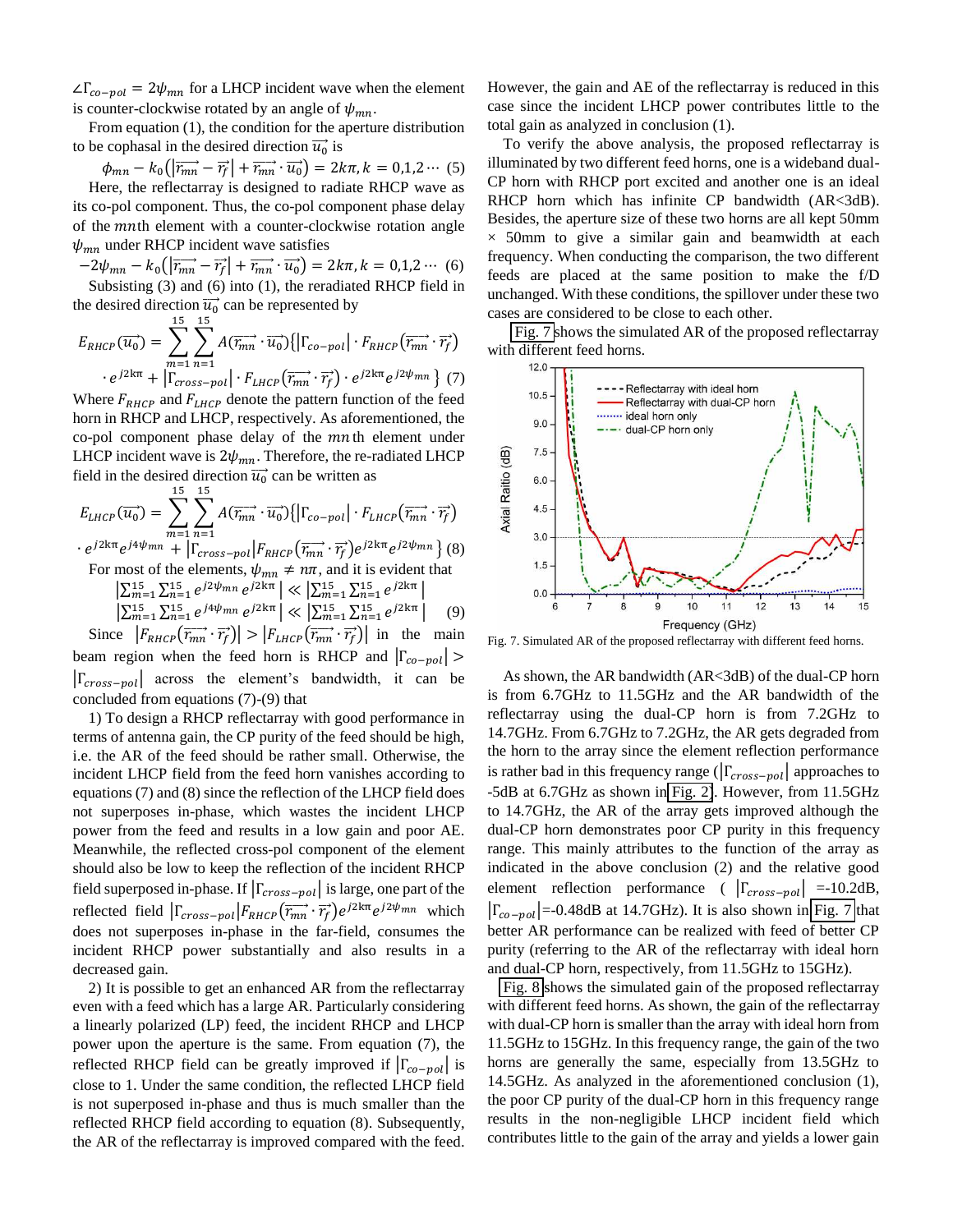

compared with the array using an ideal horn which has a much better CP purity in the same frequency range.

<span id="page-6-0"></span>Fig. 8. Simulated gain of the proposed reflectarray with different feed horns.

#### C. Effect of Differential Spatial Phase Delay

As indicated in last section, the proposed reflectarray achieves a 2:1 3-dB AR bandwidth. Due to this broad bandwidth, it is necessary to investigate the influence of the differential spatial phase delay to the gain bandwidth of the array, which increases as the working bandwidth increases. The bandwidth limitation of printed reflectarrays caused by the differential spatial phase delay is quantified for a broadside main beam and a prime focus feed in [\[25\]](#page-8-22). Here, equations are derived for more general cases, i.e. arbitrary feed position and arbitrary main beam direction to quantify the bandwidth limitation of reflectarrays due to the differential spatial phase delay.

[Fig. 9](#page-5-1) shows the geometry of a reflectarray with arbitrary feed position and arbitrary main beam direction. As shown, the diameter of the reflectarray is denoted by D while the focal length  $f = \sqrt{r^2 + h^2}$ . The feed horn is placed at an arbitrary position with an incident angle  $\theta_i$  to the aperture center O and the main beam direction is denoted by  $\theta_{r}$ .

<span id="page-6-1"></span>

Fig. 9. Geometry of the reflectarray with arbitrary feed position and arbitrary main beam direction.

Denoting the spatial phase delay from the feed to the aperture center O by  $PD_{FO}$  and the spatial phase delay from the feed to the edge of the aperture by  $PD_{FA}$  and  $PD_{FB}$ . As the main beam direction is  $\theta_r$ , the additional spatial phase delay introduced by the offset beam between the aperture center and the edge of the aperture is  $\frac{b}{2} \cdot \sin \theta_r$ . Therefore, the phase delay required by the aperture edge element A and B with respect to the aperture center O can be represented by  $PD_{AO}$  and  $PD_{BO}$ , which satisfy

$$
PD_{AO} = PD_{FA} - PD_{FO} - D \cdot \sin \theta_r / 2
$$
  

$$
PD_{BO} = PD_{FB} - PD_{FO} + D \cdot \sin \theta_r / 2
$$
 (10)

Let  $k_0$  and  $k_1$  be the wavenumbers at the design frequency  $f_0$  and operating frequency  $f_1$ , respectively. When the frequency shifts from the design frequency  $f_0$  to the operating frequency  $f_1$ , phase errors will be introduced to each element. Denote the phase error at the edge element A and B, relative to the phase at the center element, by  $PE_{AO}$  and  $PE_{BO}$ , which are

$$
PE_{AO} = (k_1 - k_0)R_A
$$
  

$$
PE_{BO} = (k_1 - k_0)R_B
$$
 (11)

<span id="page-6-2"></span>where  $R_A = (\sqrt{(D/2 + r)^2 + h^2} - \sqrt{r^2 + h^2} - D \cdot \sin \theta_r/2)$  and  $R_B =$  $(\sqrt{(D/2-r)^2 + h^2} - \sqrt{r^2 + h^2} + D \cdot \sin \theta_r/2)$ , calculating from the geometry relationship shown in [Fig. 9.](#page-5-1) According to [\[25\]](#page-8-22), a reasonable criterion for evaluating the effect of this phase error is to evaluate the frequency shift for which this error equals 180° at the edge of the aperture. The intervening elements will incur less phase error, but out-of-phase radiation from edge elements A and B will begin to detract from the overall gain of the aperture. Let  $PE_{AO}$  and  $PE_{BO}$  equal to 180<sup>o</sup> and solve for the frequency shift,  $\Delta f = f_1 - f_0$ , we can get:

$$
\frac{\Delta f}{f_0} = \frac{\lambda_0}{2R_A}, \text{ for } PE_{AO} = \pi
$$
\n
$$
\frac{\Delta f}{f_0} = \frac{\lambda_0}{2R_B}, \text{ for } PE_{BO} = \pi \quad (12) \text{Substituting}
$$

geometry dimensions D, r, h and  $\theta_r$  given in [Fig. 5](#page-3-0) (a) to equation (12), the frequency bandwidth  $2 \Delta f / f_0$  is calculated to be 200% and 145.5% respectively for  $PE_{AO} = \pi$  and  $PE_{BO} = \pi$  (the design frequency  $f_0$  is 9GHz). This result indicates that the gain of the proposed reflectarray suffers very limited degradation due to the differential spatial phase delay within a 145.5% bandwidth. As this calculated bandwidth is much bigger than the element bandwidth, the bandwidth of the proposed reflectarray is mainly determined by the element bandwidth.

#### IV. RESULTS AND DISCUSSIONS

#### A. Prototype and Reflection Coefficient

<span id="page-6-3"></span>The fabricated prototype of the proposed antenna and the measurement setup in the anechoic chamber are shown in [Fig.](#page-6-0)  [10.](#page-6-0) As shown, the reflectarray is fed by a wideband dual-CP horn which uses a stepped-septum polarizer to simultaneously achieve  $TE_{10}$  and  $TE_{01}$  modes as well as a 90-degree phase shift between the two orthogonal electric field components [\[26\]](#page-8-23).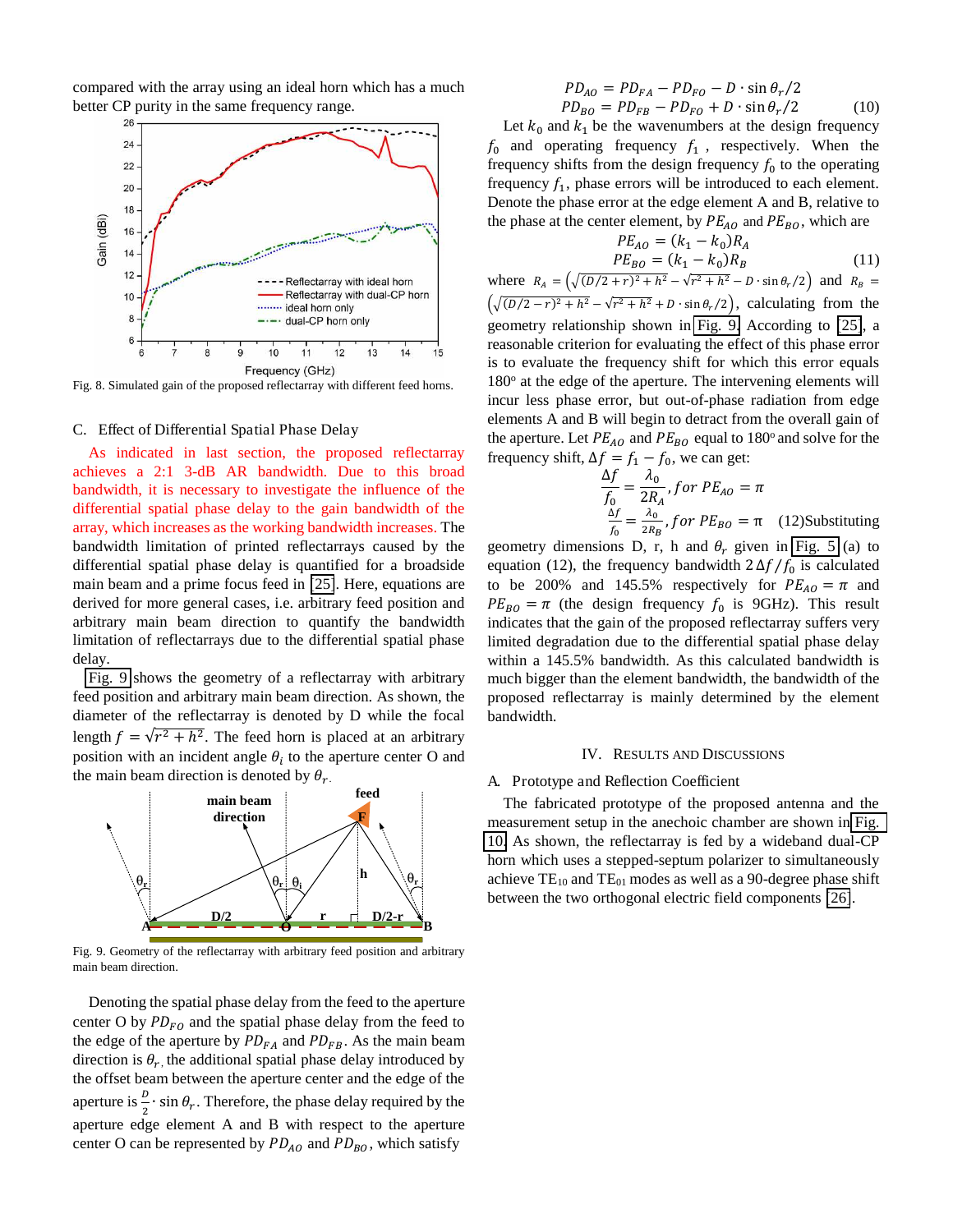

Fig. 10. The fabricated prototype and the measurement setup of the proposed antenna.

The simulated and measured reflection coefficients of the proposed reflectarray are shown in [Fig. 11.](#page-6-1) As shown, the array achieves a smaller than -10dB reflection coefficient over a 2:1 frequency range. It is worthy pointing out that the  $S_{11}$  will degrade when a prime focus feed is utilized due to the blockage of the feed horn. To eliminate this phenomenon, an offset feed is chosen.



Fig. 11. Simulated and measured reflection coefficients of the proposed reflectarray.

#### B. Axial Ratio

<span id="page-7-2"></span>The simulated and measured AR of the proposed antenna is shown in [Fig. 12.](#page-6-2) As shown, the measured 3-dB AR bandwidth is from 7GHz to 14.3GHz, equaling to a fractional bandwidth of 68.5%.



<span id="page-7-3"></span>Fig. 12. Simulated and measured AR of the proposed antenna.

#### C. Realized Gain and Aperture Efficiency

[Fig. 13](#page-6-3) gives the simulated realized gain and measured gain of the proposed reflectarray. It is shown that the realized gain decreases rapidly when the frequency is lower than 7GHz. This is mainly caused by the drastic deterioration of the horn's reflection coefficient when the frequency exceeds the working frequency range of the horn, as shown in [Fig. 11.](#page-6-1) As shown in [Fig. 13,](#page-6-3) the measured 3-dB gain variation bandwidth is from 8.6GHz to 14GHz (47.8%). The measured gain peaks at 11.4GHz with a value of 25.25 dBic.



Fig. 13. Simulated and measured gain and efficiency of the proposed antenna.

The aperture efficiency is also given by [Fig. 13.](#page-6-3) The simulated AE is calculated based on the simulated realized gain while the measured AE is calculated by the measured gain. The difference between the results may stem from the fabrication errors of the horn and the array as well as the measurement errors. From the measured result, the reflectarray can achieve larger than 50% AE from 8.6GHz to 12GHz (33%) and larger than 30% AE from 7GHz to 13.6GHz (64%).

#### <span id="page-7-1"></span><span id="page-7-0"></span>D. Radiation Pattern

As aforementioned, the proposed reflectarray achieves a nearly 2:1 bandwidth in terms of impedance bandwidth, 3dB AR bandwidth and 30% AE bandwidth. Moreover, the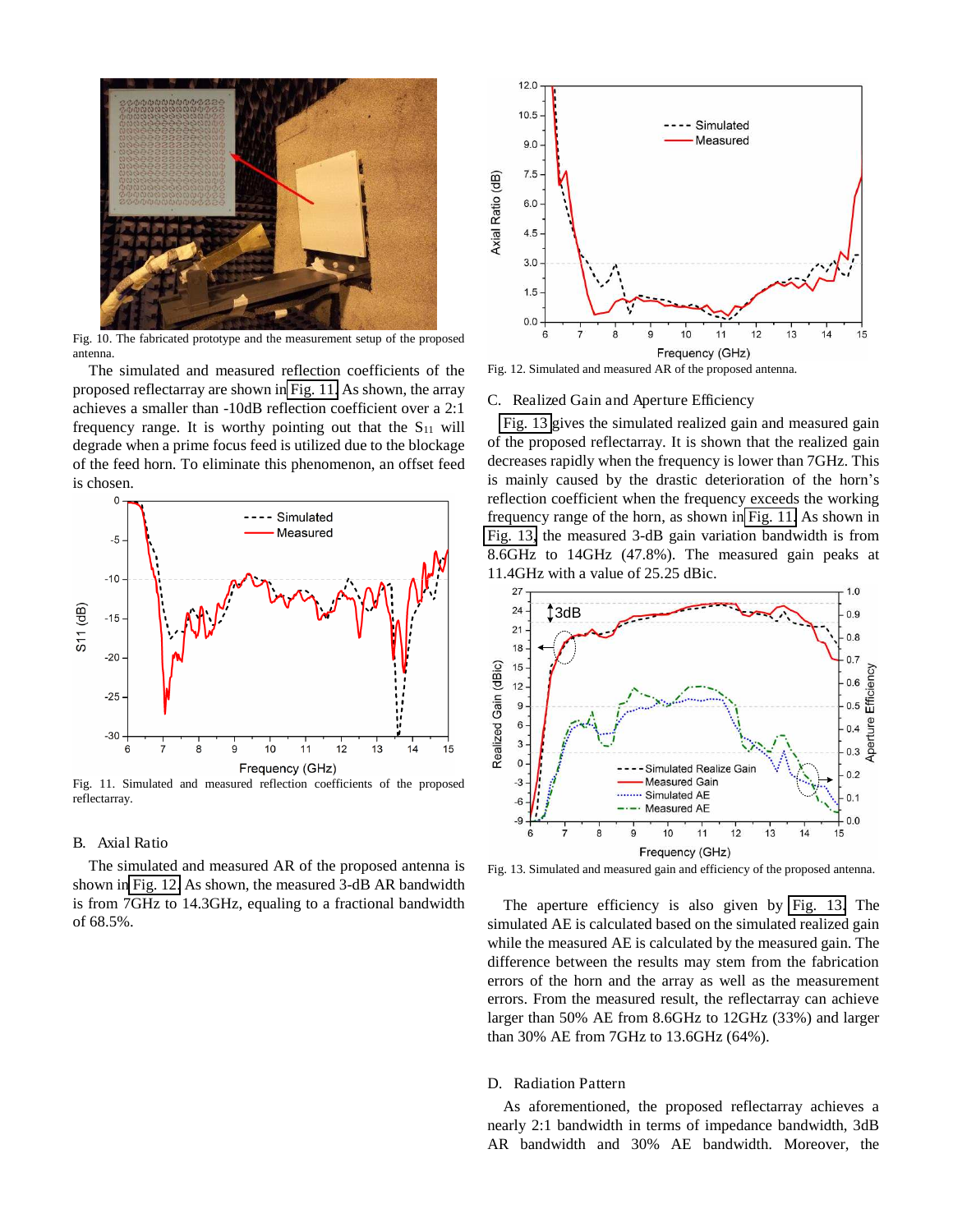<span id="page-8-1"></span><span id="page-8-0"></span>proposed reflectarray can also maintain good radiation pattern performance such as undistorted radiation pattern shape, low sidelobe and low cross-pol component in a 2:1 bandwidth. To verify this, the radiation patterns at five different frequencies are shown in [Fig. 14.](#page-7-2) The E-plane in [Fig. 14](#page-7-2) refers to the xoz plane as shown in [Fig. 5](#page-3-0) while the H-plane is the plane perpendicular to E-plane along the main beam direction.

<span id="page-8-12"></span><span id="page-8-11"></span><span id="page-8-10"></span><span id="page-8-9"></span><span id="page-8-8"></span><span id="page-8-7"></span><span id="page-8-6"></span><span id="page-8-5"></span><span id="page-8-4"></span><span id="page-8-3"></span><span id="page-8-2"></span>

<span id="page-8-22"></span><span id="page-8-21"></span><span id="page-8-20"></span><span id="page-8-19"></span><span id="page-8-18"></span><span id="page-8-17"></span><span id="page-8-16"></span><span id="page-8-15"></span><span id="page-8-14"></span><span id="page-8-13"></span>Fig. 14. Simulated and measured radiation patterns of the proposed antenna: (a) 7GHz, (b) 9GHz, (c) 10.6GHz, (d) 12GHz, (e) 14GHz.

<span id="page-8-23"></span>As shown in [Fig. 14,](#page-7-2) the measured radiation pattern agrees well with the simulated radiation pattern at each frequency. It is also observed from the results that the array maintains undistorted pencil-shaped beams, at least -15dB side lobe and -

15dB cross-pol component from 7GHz to 14GHz.

#### E. Comparison with Other Wideband CP Reflectarrays

Due to the wideband characteristic of the novel S-shaped phasing element, the presented reflectarray achieves wide bandwidth in all aspects. To demonstrate its advantages more clearly, a comparison between the proposed design and other reported wideband CP reflectarrays is given by [Table II.](#page-7-3) As shown in the table, the presented design provides wider bandwidth (BW) in terms of 3-dB AR BW, 3-dB gain BW and radiation pattern BW. More importantly, the proposed reflectarray can maintain higher than 50% aperture efficiency in a 33% bandwidth, which is rather difficult to achieve.

| COMPARISON WITH OTHER WIDEBAND CP REFLECTARRAYS |          |                 |                                            |                                      |                         |  |  |  |  |
|-------------------------------------------------|----------|-----------------|--------------------------------------------|--------------------------------------|-------------------------|--|--|--|--|
| Ref.<br>No.                                     | Layers   | $3-dB$<br>AR BW | Gain BW                                    | AE BW                                | Radiation<br>Pattern BW |  |  |  |  |
| $[9]$                                           | Single   | 50%             | $1-dB$ gain<br>12.5%                       |                                      |                         |  |  |  |  |
| $[17]$                                          | Single   | 11%             | $1-dB$ gain<br>17%                         |                                      |                         |  |  |  |  |
| $[18]$                                          | Dual     | 28%             | $1-dB$ gain<br>20%                         |                                      |                         |  |  |  |  |
| [19]                                            | Single   | 43%             | $1-dB$ gain<br>31%<br>3-dB gain<br>$~10\%$ |                                      |                         |  |  |  |  |
| $[20]$                                          | Multiple | 40%             | 3-dB gain<br>40%                           |                                      | 40%                     |  |  |  |  |
| <b>This</b><br>work                             | Single   | 68.5%           | $3-dB$ gain<br>47.8%                       | $>50\%$ :<br>33%<br>$>30\%$ :<br>64% | 66.7%                   |  |  |  |  |

#### V. CONCLUSION

A single layer wideband circularly polarized reflectarray using a novel S-shaped phasing element was presented. The proposed S-shaped element achieves low cross-pol reflection and very linear phase shift to the element rotation angle in a 2:1 bandwidth. Theoretical analysis is given to indicate that the AR bandwidth of the CP reflectarray can be improved using element rotation method even with incident fields poor in CP purity. Moreover, the influence of differential spatial phase delay on the bandwidth of the proposed array is proved to be very limited. The measurement results demonstrate that the proposed reflectarray has a 68.5% 3dB AR bandwidth and a 47.8% 3dB gain bandwidth. More importantly, the aperture efficiency of the proposed array is larger than 50% in a 33% bandwidth and larger than 30% in a 64% bandwidth. These excellent performances make the proposed reflectarray a good candidate for high-data rate satellite communications.

#### **REFERENCES**

- [1] J. Huang and J. A. Encinar, Reflectarray Antennas: John Wiley & Sons, 2007.
- [2] J. A. Encinar and J. A. Zornoza, "Broadband design of three-layer printed reflectarrays," IEEE Trans. Antennas Propag., vol. 51, pp. 1662-1664, 2003.